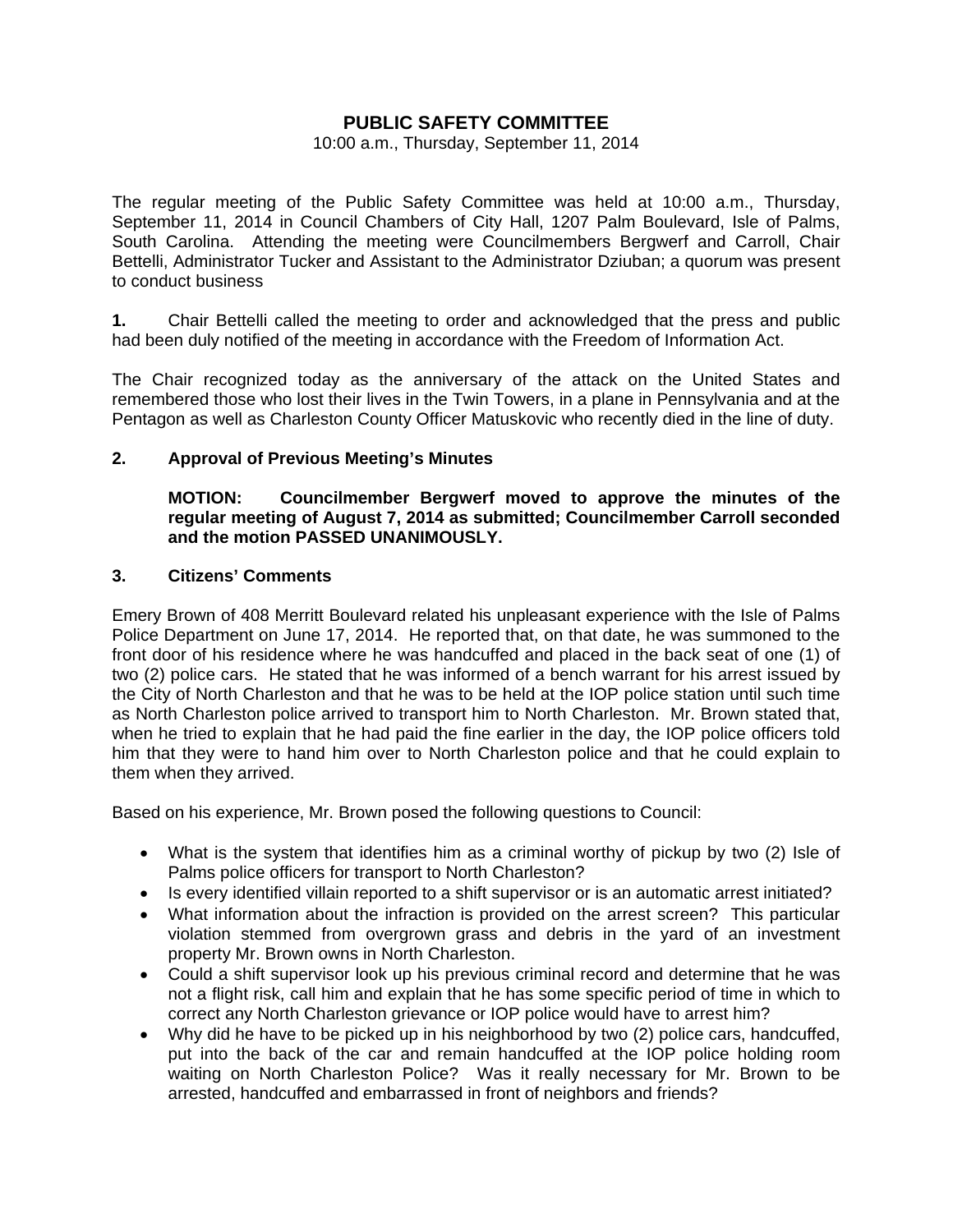- He asked whether an LAPD mentality was needed on the Isle of Palms?
- Does the City need twenty (20) police officers on the island?

Mr. Brown added that the Isle of Palms is "not a metropolitan area that requires a disassociation with the populace;" he noted that he perceived an "us-versus-them mentality."

Chair Bettelli stated that he was confident that the officers acted according to protocol for this type of situation. The Chair commented that he sympathized with Mr. Brown, but the officers must act according to guidelines and procedures.

Mr. Brown asked who formulated those procedures and protocals. Chair Bettelli suggested that, since the incident was initiated by the North Charleston Police Department, he should contact them for advice.

Councilmember Bergwerf advised Mr. Brown that she, too, sympathized with him and noted that his feelings were "perfectly valid," but *Citizens' Comments* is not meant to be a "give and take."

Administrator Tucker stated that she thought Mr. Brown had met with Chief Buckhannon about this matter and she would expect the Chief to review the procedures with him at that time. She, too, thought that what Mr. Brown described must have been a terrible experience. The City's difficulty in the administration of the law is that the City is expected to act as if it is "blind." The Administrator commented that Mr. Brown's real quarrel is with North Charleston for not updating their information upon his rectifying the situation, therefore, not issuing the pickup order.

Administrator Tucker explained that the IOP Police Department follows nationally accredited procedures.

When Mr. Brown asked how he had been identified and how many people on the island have been picked up, handcuffed and taken to the holding room because of a violation of a municipal court, the Administrator suggested that he submit his questions in writing and give the City sufficient time to respond.

Tim Brady of 1467 Harbor Gate Shores Boulevard in Mount Pleasant, who is a local location manager and producer for movies, commercials and photo-shoots, was before the Committee seeking permission for a photo-shoot on the beach.

Before he could proceed, Administrator Tucker interrupted him to say that his request was included in the *Agenda* and asked that he be patient for a few moments.

# **4. Old Business**

# **Update on 4-Way STOP at 25th Avenue and Waterway Boulevard**

Chief Buckhannon reported that he sent a letter to SCDOT on behalf of the City asking for a sign that would indicate that the other lane does not stop; the Chief reminded the Committee that, since it is a SCDOT-maintained road, the decision is totally up to SCDOT.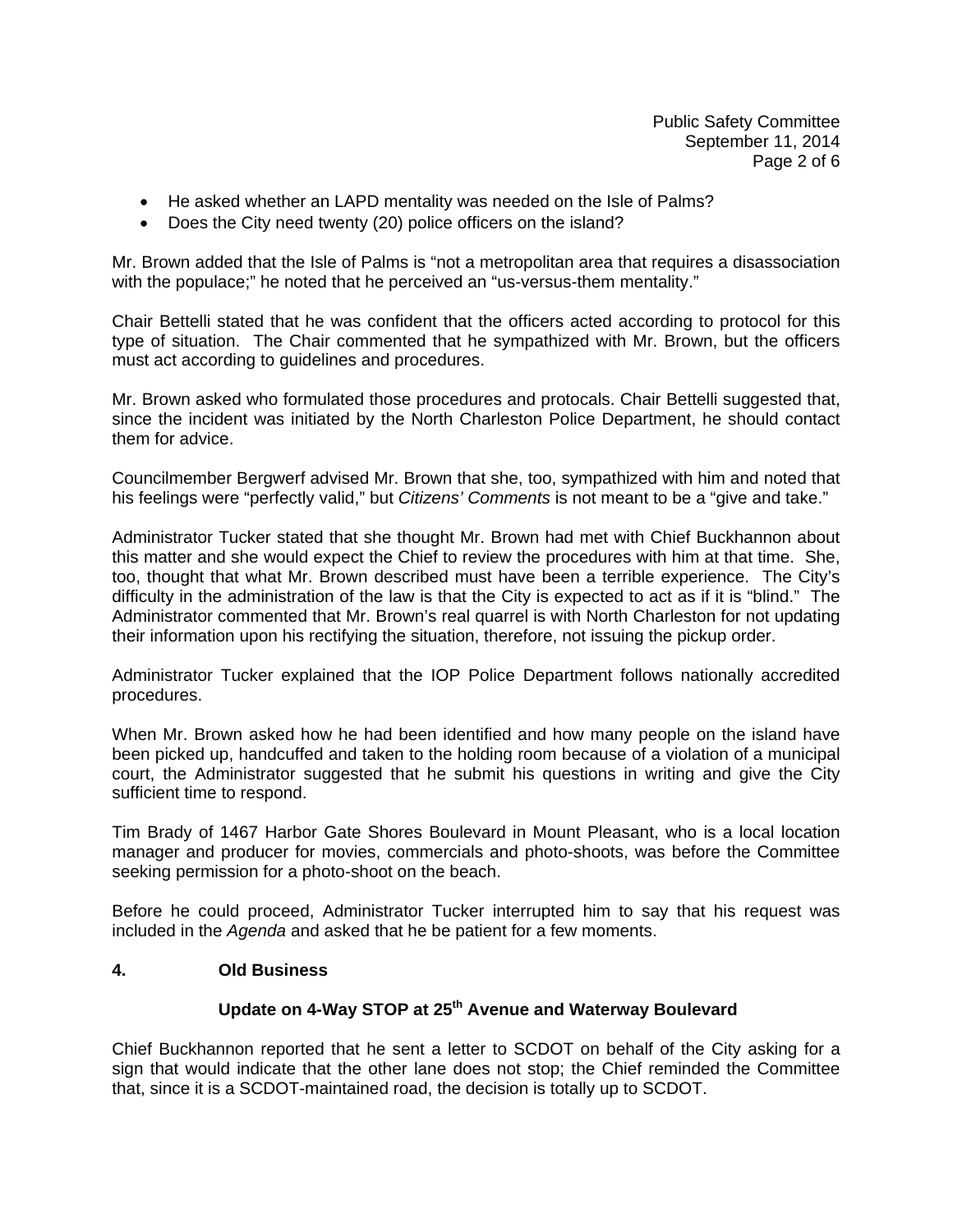**MOTION: Chair Bettelli moved to re-order the** *Agenda* **to discuss a City sponsored event listed under Miscellaneous Business; Councilmember Carroll seconded and the motion PASSED UNANIMOUSLY.** 

## **7. Miscellaneous Business**

## **Consideration of a City-sponsored Event for a Photo-shoot on the Beach in October**

Mr. Grady said that he has a client coming to Charleston for a photo-shoot in October who wants a beautiful house, lovely yard and the beach as the backdrop. Knowing that the City has an ordinance allowing a photographer with an IOP business license to take photographs for one (1) hour on the beach, he thought his legally shooting on the beach would be covered, but learned that is not the case. He, therefore, has come to the Committee to get permission to be on the beach longer than one (1) hour; his client would likely want to shoot on the beach offand-on for two (2) days. And, before sending his client photos of houses on the island, he was here to find out if that was possible.

According to Mr. Grady, the group will consist of twelve to fourteen (12-14) people on the beach. He stated that he has done photo-shoots in and around Charleston, including Folly Beach, Kiawah and Seabrook.

Administrator Tucker explained that this item is on the *Agenda* because Mr. Grady wants to shoot on the beach for more than one (1) hour; therefore, it must be a City-sponsored event.

The largest vehicle the group might have would be a motorhome, which they would park in the driveway.

Responding to Councilmember Bergwerf's question of location, Mr. Grady indicated that he had sent his client pictures of a couple of homes when he thought he could photograph for an hour, but, at this point, no specific location has been selected.

Mr. Grady ensured Councilmember Carroll that the client would be properly licensed and bonded and would clean up after themselves; in addition, the City would be insured for one million dollars (\$1,000,000) for liability and the City would be named "additional insured."

Chair Bettelli asked how long the group would be on the beach. Mr. Grady stated that his client wanted a beach house for two (2) days to be able to use the beach as needed.

# **MOTION: Councilmember Carroll moved to recommend to City Council the approval of the photo-shoot as a City-sponsored event; Councilmember Bergwerf seconded and the motion PASSED UNANIMOUSLY.**

Chair Bettelli reminded Mr. Brady to coordinate his activities with the City.

Assistant Dziuban informed Mr. Brady that the final approval would come from City Council at their meeting of Tuesday, September  $30<sup>th</sup>$  on the first floor of this building.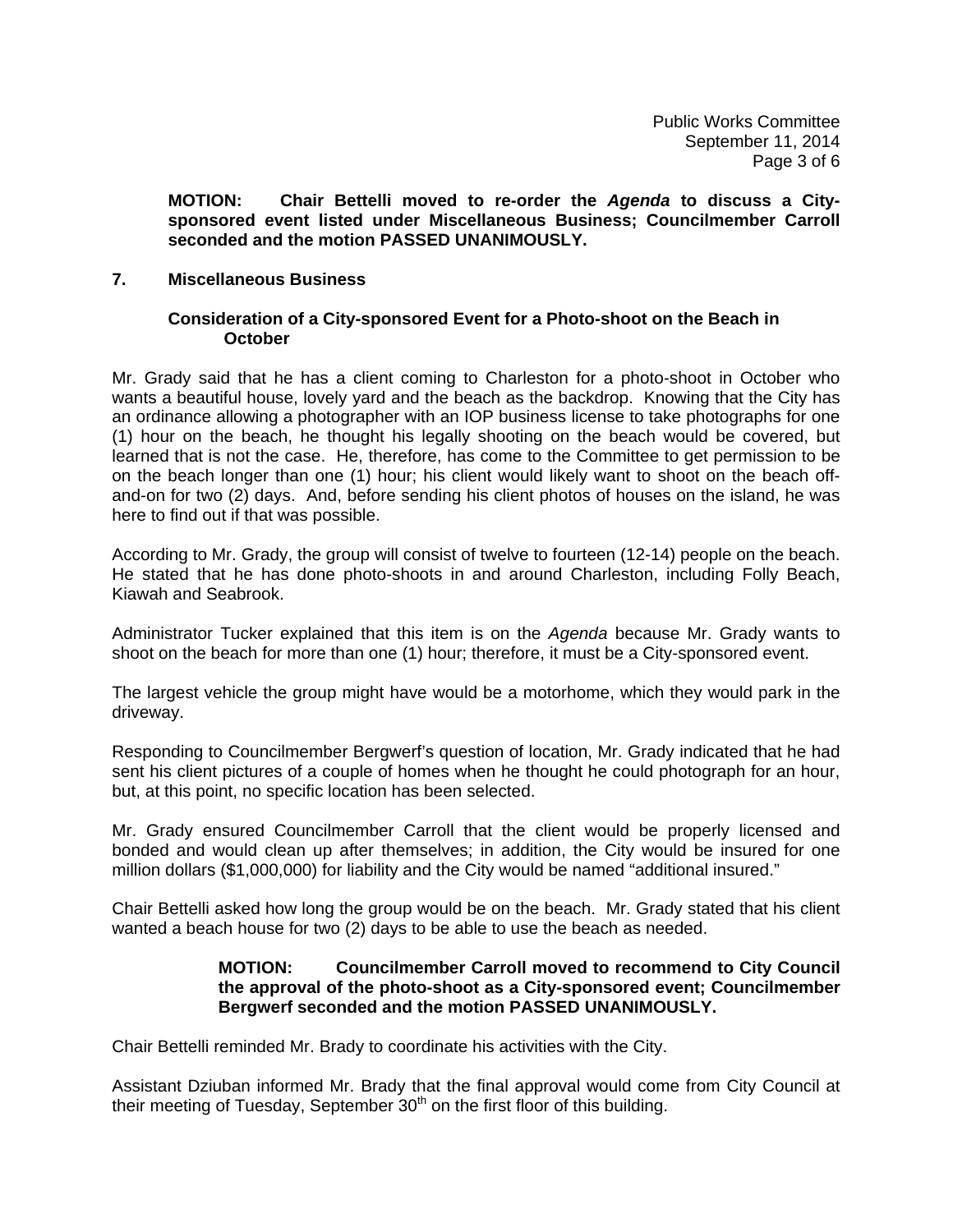Public Safety Committee September 11, 2014 Page 4 of 6

# **5. New Business**

# **Contracts in Excess of \$10,000 –** None

# **6. Highlights of Departmental Reports**

# **Fire Department – Chief Graham**

Chief Graham related that, on August  $8<sup>th</sup>$ , personnel responded to the smell of electrical burning which turned out to be an air conditioner problem. On August  $12<sup>th</sup>$ , personnel responded to a report of a boater in distress in the Intracoastal Waterway which was a boater stranded in an area of shallow water; IOP personnel called for the Charleston County Rescue air boat to get the boat back into the water. A mentally-disabled female in her twenties (20s) was reported missing from the County Park on August  $17<sup>th</sup>$ ; she was located in the water near  $45<sup>th</sup>$  Avenue. Personnel responded to a call of a drowning behind the Windjammer; despite the efforts of personnel, the person did not survive. For the month, the Department responded to one hundred seventy-two (172) calls, and personnel performed twenty-five (25) fire inspections that revealed eighty (80) violations. The Chief explained that the two (2) calls to EMS with longer response times were at Ocean Point at the tip of the northern end of the island behind a security gate. Personnel have responded to three hundred seventy-eight (378) total calls in 2014, and thirteen (13) station tours were given in August. Six (6) pre-incident surveys were done.

Administrator Tucker urged Committee members to report the locations of any fire hydrants they see that are covered with vegetation; members of the Department try to keep the vegetation down around the hydrants.

All Fire Department personnel participated in Darkness to Light training and the City's wellness program.

On vehicle maintenance, repairs were quite expensive for the 2003 pumper, but they were necessary.

Councilmember Carroll asked if Station 2 was getting more tours than Station 1, and the Chief responded that she thought Station 2 did a better job of reporting the tours.

Councilmember Carroll asked whether the number of non-residents who received EMS services were broken down between vacationers and day-visitors, and the Chief answered that they were not. He added that, with all that is happening on the island, to have that information would be useful. Chief Graham said that they might try getting that information in 2015.

When queried about the legality of the City's ability to get that information, Administrator Tucker stated that the information can be gathered by the Fire Department, but not by the Police Department.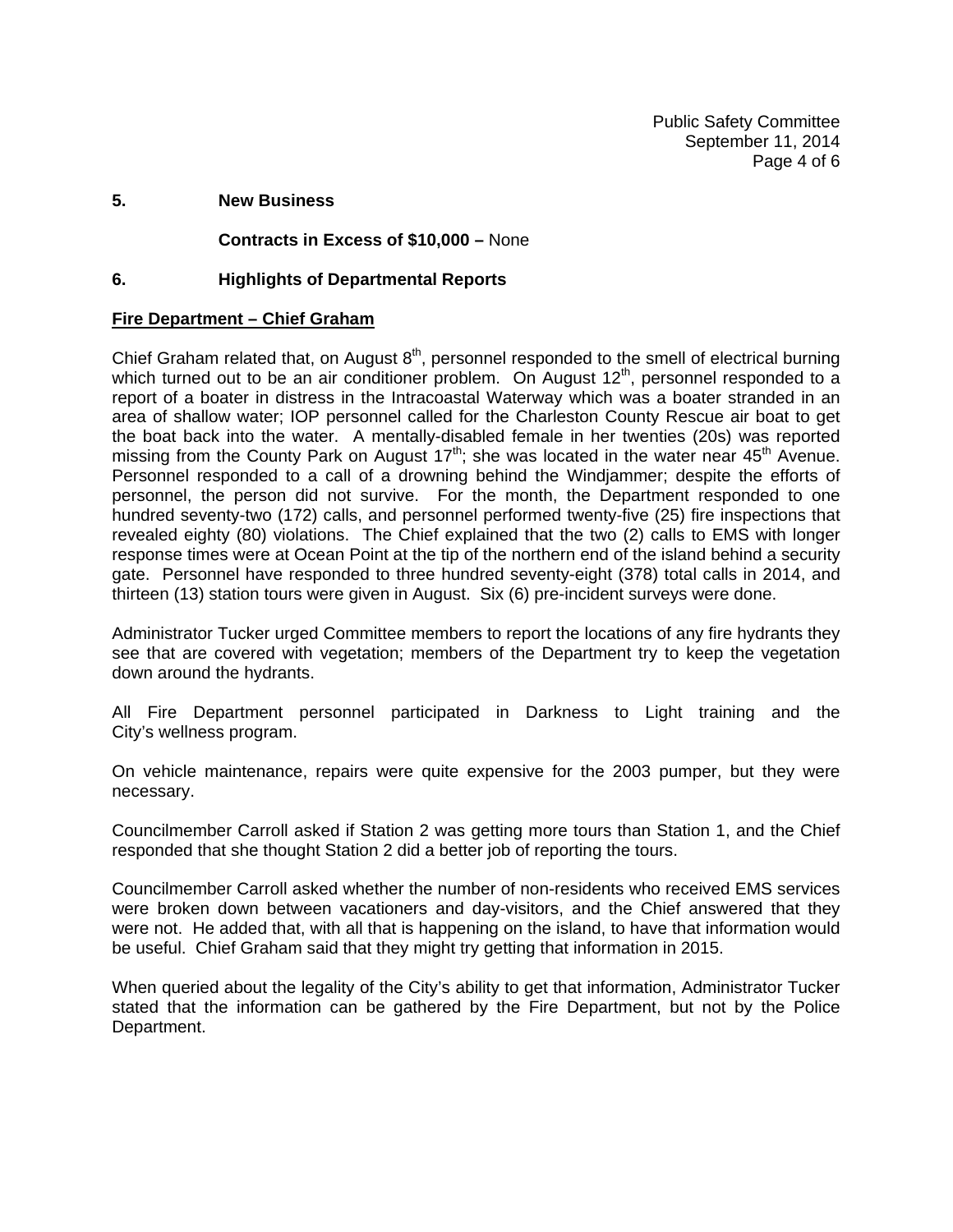# **Police Department – Chief Buckhannon**

Chief Buckhannon reported that the island was hit with a rash of golf cart thefts; the golf carts have frequently been returned to the place where they were taken, but with serious damage. Officers have been trying to inform people that they must secure their golf carts with something other than the key since one (1) particular brand of cart has a universal key; the theory is that a young person has obtained a key and is going around the island, taking the carts for a joy ride and returning them damaged.

Administrator Tucker added that, if juveniles are taking these golf carts and are in an accident, the owner of the cart may be liable.

The problem of thefts on the beach continued as well; in this situation, people are leaving their valuables unsecured while they go for a swim or walk on the beach. When they return they find their valuables missing; often the perpetrator takes car keys, locates the car, takes anything of value and leaves the keys in the car. The dispatchers received six thousand one hundred fiftyone (6,151) calls in the month of August, and four thousand nine hundred twenty-five (4,925) were for the Police Department. Of the four hundred sixty-five (465) traffic stops, one hundred seventy-three (173) received tickets, and nine (9) accidents occurred. Tickets written by the Charleston County officers assisting the Department on the weekends have not included in the previous number, but will be included in the future. Officers wrote a total of one hundred sixty (160) reports in August and have written a total of twelve hundred four (1,204) year-to-date. Of the fifty-two (52) arrests in the month, the majority were for liquor violations. The Livability Report showed nineteen (19) noise violations; two (2) received citations, fourteen (14) received warnings and the remaining three (3) were found to be unwarranted.

Chair Bettelli asked Chief Buckhannon where the Department was related to receiving training on the new scanners; the Chief stated that the training is close and that he has asked the state for a block of ticket numbers to start it.

Councilmember Carroll asked for an explanation about why thirty-seven percent (37%) of persons who are stopped for a traffic violation receive tickets and sixty-three percent (63%) do not; the Chief said the primary difference is the seriousness of the violation.

Councilmember Carroll asked the status of hiring a new Animal Control Officer. The Chief reported that he has received several applications and is ready to begin interviews.

# **7. Miscellaneous Business**

**Consideration of City-sponsored Event for a Photo-Shoot on the Beach in October –**  discussed earlier in the meeting

**Barrier Island ECOthon, Sunday, October 19<sup>th</sup> –** Since the event is one (1) of the approved island events, this serves as a notice only.

### **Next Meeting Date: 10:00 a.m., Thursday, October 9, 2014 in the Conference Room**